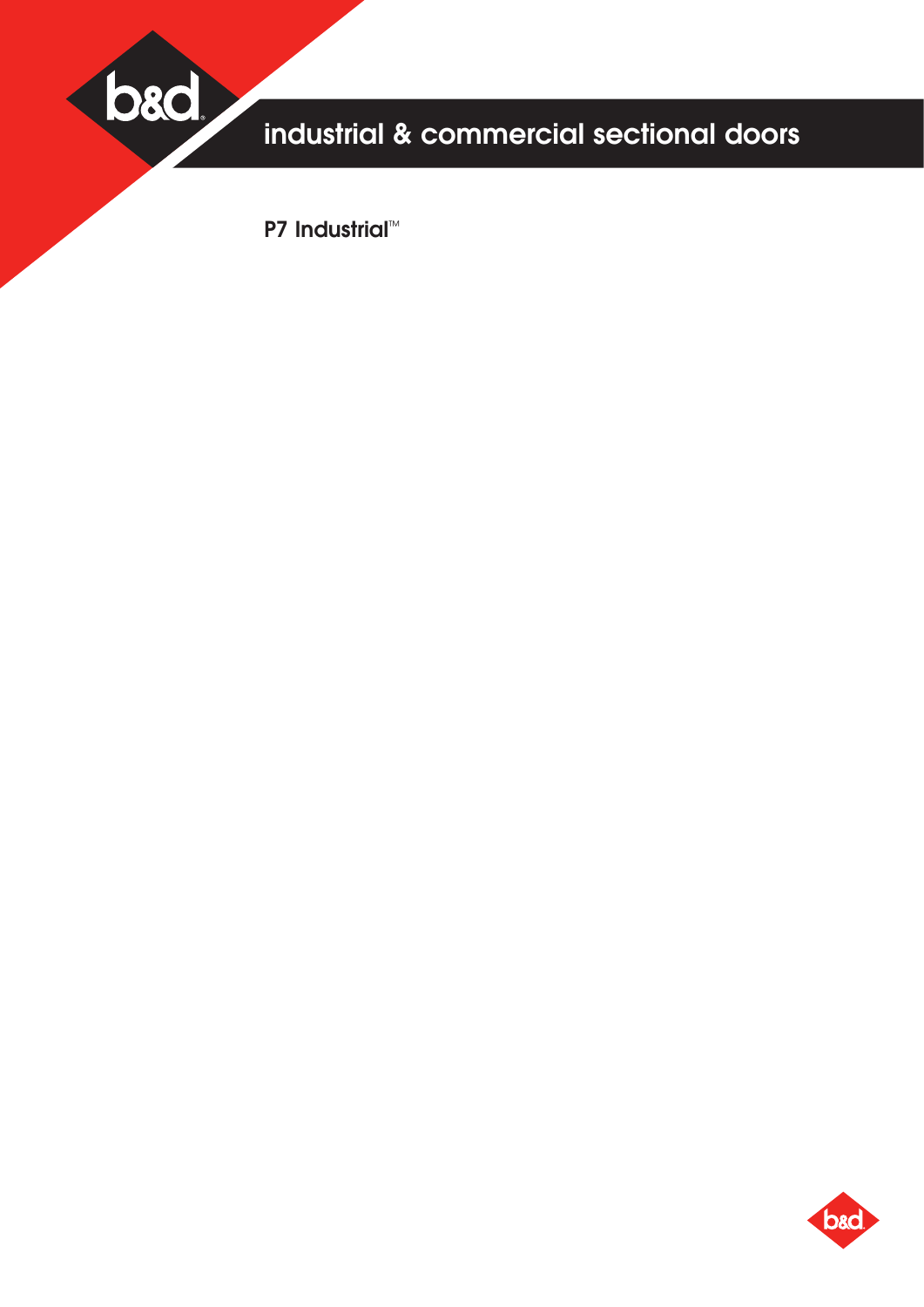<span id="page-1-0"></span>

# industrial sectional overhead door



# description

The B&D P7™ Industrial door features an aluminium powder coated door frame which has a high strength to weight ratio. Customer has the flexibility to select from a range of different insert options, to design a door that suits the look of their industrial/ commercial application.

The sectional garage door is made up of a number of rigid sections that are hinged together and move vertically in the opening, then horizontally along the ceiling, guided by tracks and counterbalanced with springs.

### profile



### size range

Available in sizes from 1370mm to 4500mm height and 1800mm to 7620mm in width (slat profile 5900mm max).

Inserts measure up to 575mm high, and up to 1428mm wide. The insert size cannot be changed. Width is limited to 1200mm with some inserts, check with your B&D representative for further details.

Your P7 Industrial door will suit your garage opening with equal sized panels and evenly spaced inserts.

### features

- Frames available in natural aluminium finish or choose from over 100 Dulux standard powder coat colours.
- Choose from a range of insert options or combine different inserts to suit your requirements.
- Galvanised hinges and hangers are used, providing the door with:
	- Additional strength. - Durability.
	- Resistance to corrosion.
- The aluminium frame is constructed from 1.5mm thick, box shaped extrusion with tongue and groove top and bottom edges for weather protection. For wide doors addition web extrusions are included for additional strength.
- Inserts fitted using snap-on extrusions and glazing seals.
- Each door is tailor made to suit the size required.
- Wheels have ballbearings for smoother, more durable operation.
- Springs designed to comply with requirements of Australian Standards - 20,000 cycles.
- Reinforcing for wide doors all panels reinforced for door widths of 3800mm and over.
- Can be manually or electrically driven with either domestic Controll-A-Door or industrial commercial Axess opener.

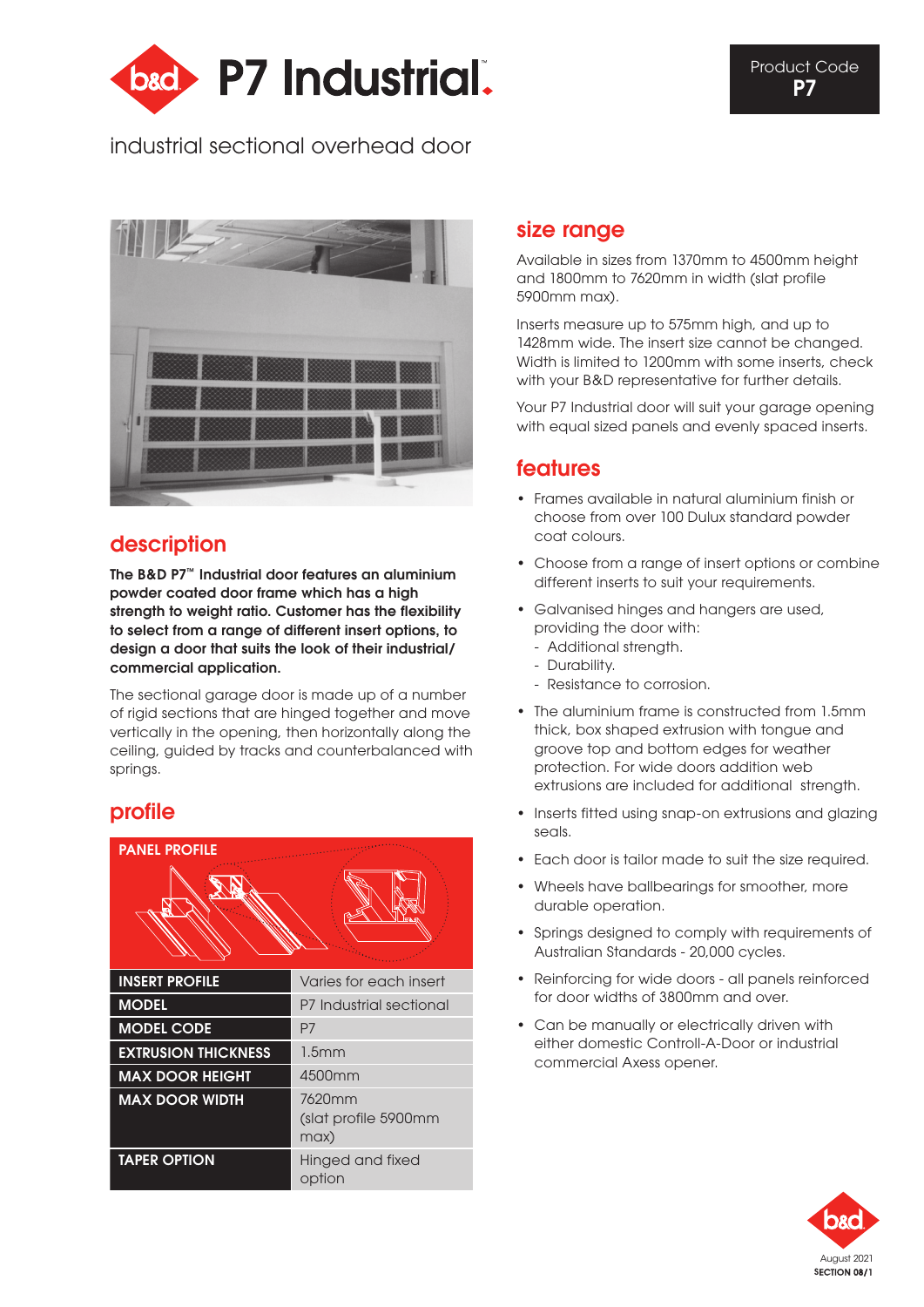

# industrial sectional overhead door

Frame available in aluminium finish or in over 100 powder coating colour options from the standard Dulux range.

### Inserts available in

- 1. Alumpanel™ inserts aluminium stucco available in natural aluminium or powder coated in a choice of over 100 colours.
- 2. Alumpanel™ with air inserts in natural aluminium or powder coated in a choice of over 100 colours. Perforation Material: 1 mm thick aluminium grade 5005-H34. Perforations: 3.25mm diameter @ 6.1mm staggered pitch. Open Area: 25.74%.size 3.18mm round holes.
- 3. Aluminium plate inserts in natural aluminium finish or powder coated in a choice of over 100 colours, in: a. Checker plate pattern
- 4. Acrylic panel inserts 4.5mm acrylic inserts available in clear, smoke or opaque finish.
- 5. Mini corrugated steel inserts powder coated in a choice of over 100 colours.
- 6. Vertipanel™ inserts available in aluminium or powder coated in a choice of over 100 colours.
- 7. Airpanel™ inserts attractive Amplimesh 68A grill design offering 80% airflow. Available in aluminium or powder coated in a choice of over 100 colours.
- 8. Aluminium slatted Powdercoated or Knotwood™ Timber Look - 50mm x 10mm with a large range of colours. Maximum width for slat profile is 5900mm - up to approx. 40% airflow can be achieved by adjusting the slat spacing. Acrylic or Colorbond steel can be added to slatted doors for additional weather protection (door size restrictions apply).
- 9. Flat steel inserts in a choice of smooth or wood look embossed. Available in a range of Colorbond colours including Timbagrain.
- 10. Ribbed steel inserts in a choice of smooth or wood look embossed. Available in a range of Colorbond colours including Timbagrain.
- 11. Omnipanel™ inserts allows you to combine different inserts to suit your design requirements. This great versatility means the P7 door can be used in an extensive range of applications.

# options

• Tapers - for garage floors that slope across the opening.

### P7 Industrial™ colours/finishes door assorted panel inserts





1. Alumpanel™ 2. Alumpanel™ with Air











6. Vertipanel™

5. Mini corrugated steel





7. Airpanel™

8. Aluminium slatted